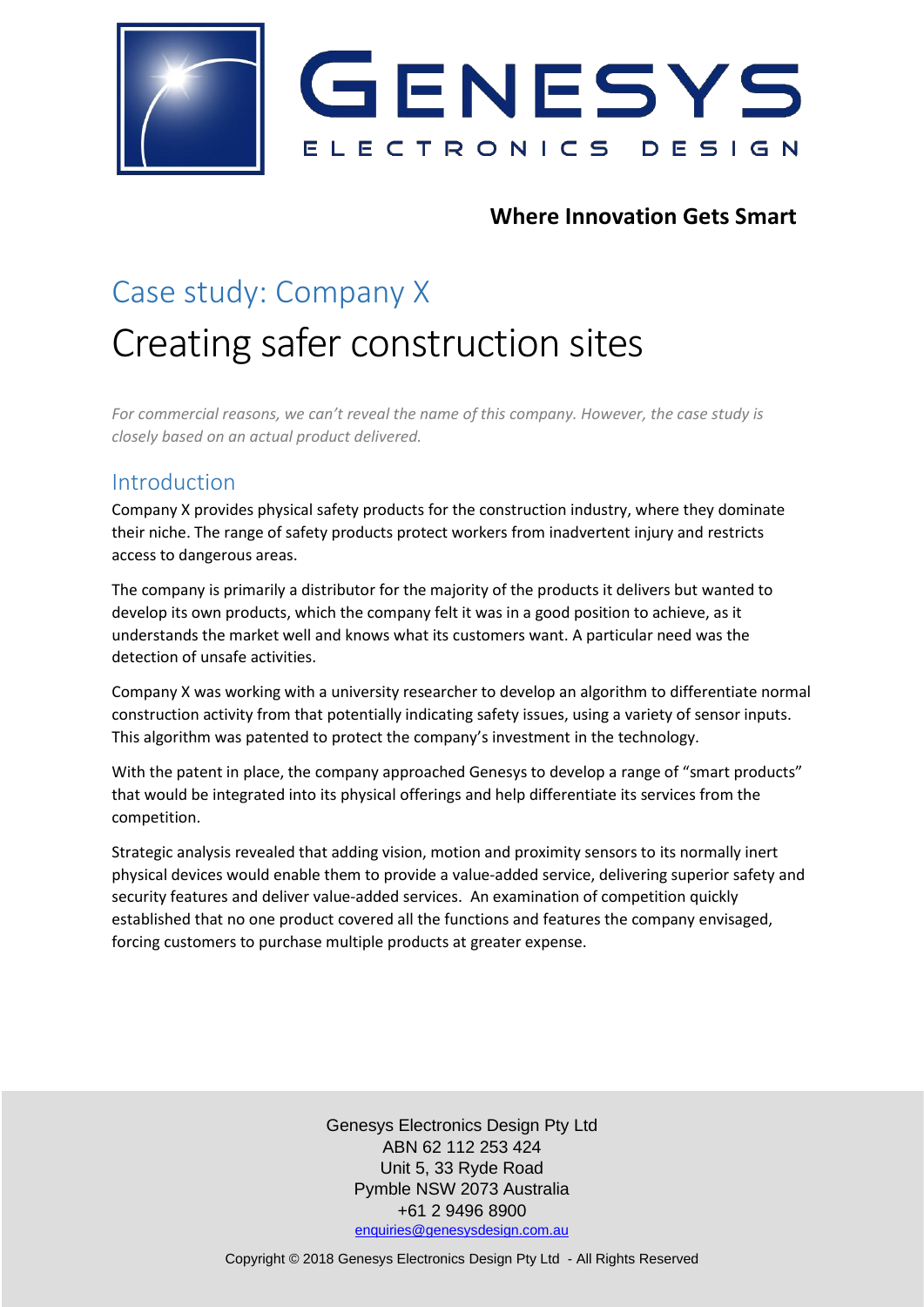

The initial business requirements for Company X's product was for a device operating off small, low-cost batteries for up to a year, with detection of tampering or incorrect installation, communication of alerts, ability to automatically turn some devices off during normal work hours, and regular health checks to ensure all devices are operational. All data needed to be communicated wirelessly to a virtual cloud server and then to a mobile app.



In the initial discussion with Genesys, Company X's business requirements included a vision system. However, examining the technical complexity and power requirements, it was quickly realised that the business case for this feature did not stack up.

Working backwards from the user needs, Company X identified that users just wanted to be sure each sensor was working correctly and that, when an alarm is triggered, the user could easily visualise which alarm has been triggered.

The first major product development activity in Company X's project was a full day user requirements workshop. Three of the most experienced staff of Company X attended along with their project manager. The workshop identified the requirements of the device without any reference to the possible technical solution. Requirements were coded as essential, desirable and future.

A key requirement was communicating the alarm data wirelessly and cost-effectively. It was identified that a Low Power Wide Area Network (LPWAN) technology would be appropriate. However, there were many competing and rapidly evolving technologies in this space. A decision was made to separate the LPWAN communication onto a plugin board, so that it could be easily updated as the technology changed, without having to redesign the entire board.

The Sigfox network was chosen as the initial direct connectivity option, as the technology was being rolled out nationally at the time, the first such LPWAN service in Australia. When a major telecommunication provider started rolling out the NB-IoT option for LPWAN, Genesys developed an NB-IoT plugin module as an additional option.

The company was also concerned about devices being subverted by contractors looking to avoid the safety rules set by site managers. A light sensor was included to detect masking of the device and an accelerometer was included to detect relocation or destructive abuse of the device.

Another key requirement was that Company X wanted to extend the capabilities of the safety device to act as a security sensor during non-working hours. However, they wanted to avoid the need to set working times.

It was realised the patented algorithm underpinning the system was also able to characterise between "normal" construction activities during working hours and the normal non-working hours activities of rodents, wind noise etc. The system was configured to automatically transition from a safety-oriented mode during working hours, to a security mode after hours, where all abnormal activities would generate an alarm.